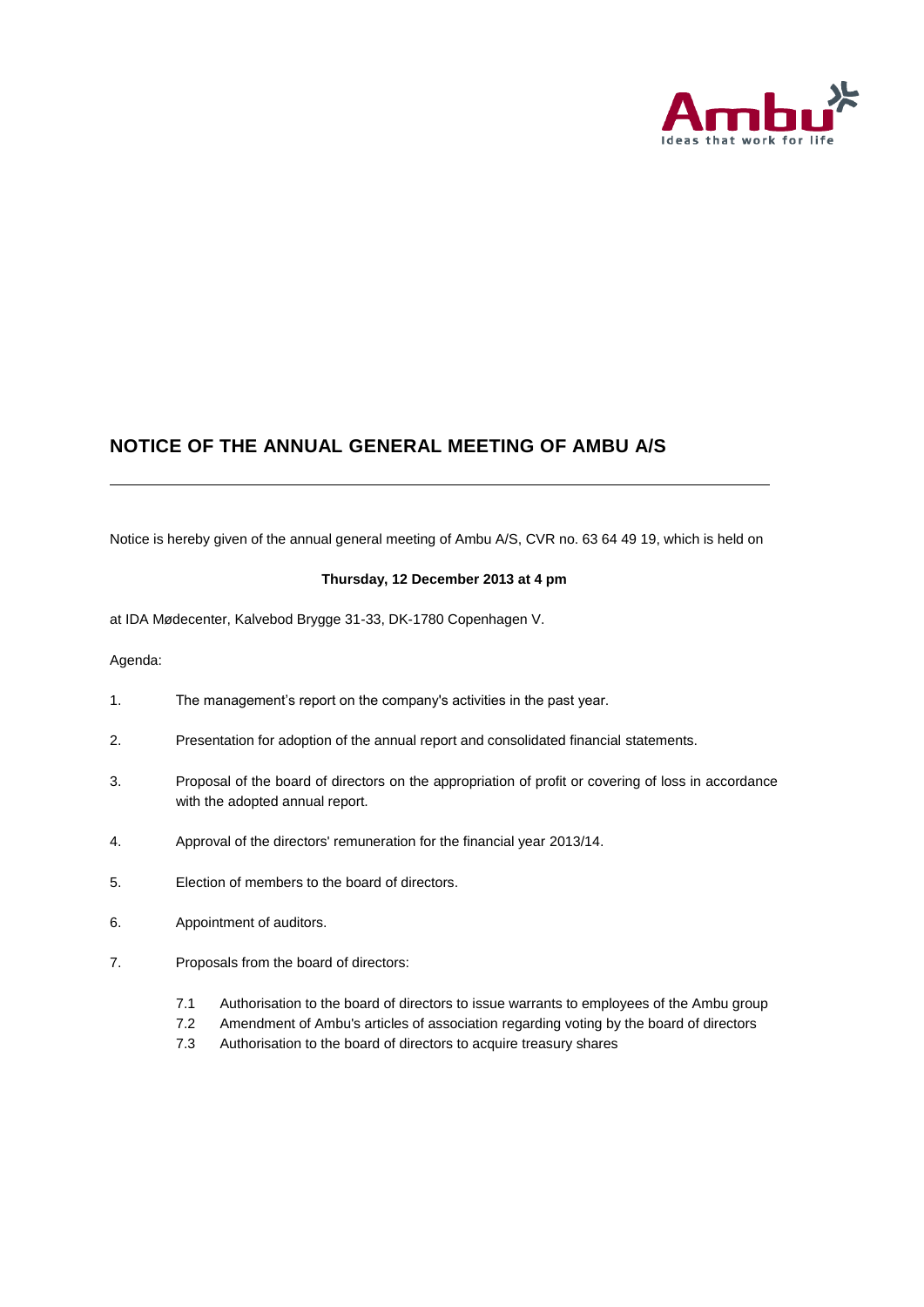## **Complete proposals**

# **Re item 2 of the agenda – Presentation for adoption of the annual report and consolidated financial statements.**

The board of directors proposes that the presented annual report be adopted.

# **Re item 3 of the agenda – Proposal of the board of directors on the appropriation of profit or covering of loss in accordance with the adopted annual report**

Ambu A/S has reported a net profit for the year of DKK 49 million (DKK 48 million at group level).

The board of directors proposes that dividends in the total amount of DKK 15 million be paid out of the net profit for the year, corresponding to 31 % of the consolidated results for the year, whereas the remaining part of the net profit be carried forward to next year.

The board of directors thus proposes that dividends in the amount of DKK 1.25 for each share of DKK 10.00 be distributed.

## **Re item 4 of the agenda – Approval of the directors' remuneration for the financial year 2013/14**

The board of directors proposes that the general meeting resolves to approve the directors' remuneration for the current financial year (2013/14) in the total amount of DKK 3,025,000 as follows:

The basic remuneration amounts to DKK 225,000 to ordinary members. The chairman will receive three times the basic remuneration (DKK 675,000) and the vice-chairman will receive twice the basic remuneration (DKK 450,000). In addition, each member of the audit committee and the remuneration and nomination committees will receive a remuneration of DKK 75,000. The chairmen of the said committees will receive a remuneration of DKK 125,000.

#### **Re item 5 of the agenda – Election of members to the board of directors**

The board of directors proposes re-election of all existing members of the board of directors, Jens Bager, Mikael Worning, Jesper Funding Andersen, Allan Søgaard Larsen, Christian Sagild and John Stær.

Information on the candidates seeking re-election and their management posts appears from p. 22 of the annual report.

#### **Re item 6 of the agenda – Appointment of auditors**

The board of directors proposes that PricewaterhouseCoopers Statsautoriseret Revisionspartnerselskab be reappointed.

# **Re item 7.1 of the agenda – Authorisation to the board of directors to issue warrants to employees of the Ambu group**

The board of directors proposes that it be authorised to issue warrants to selected members of the management team and specialists of the Ambu group with a right to subscribe for up to 300,000 B shares, corresponding to B shares of a nominal value of DKK 3,000,000 in Ambu by inserting a new provision in article 9d of the articles of association reading as follows: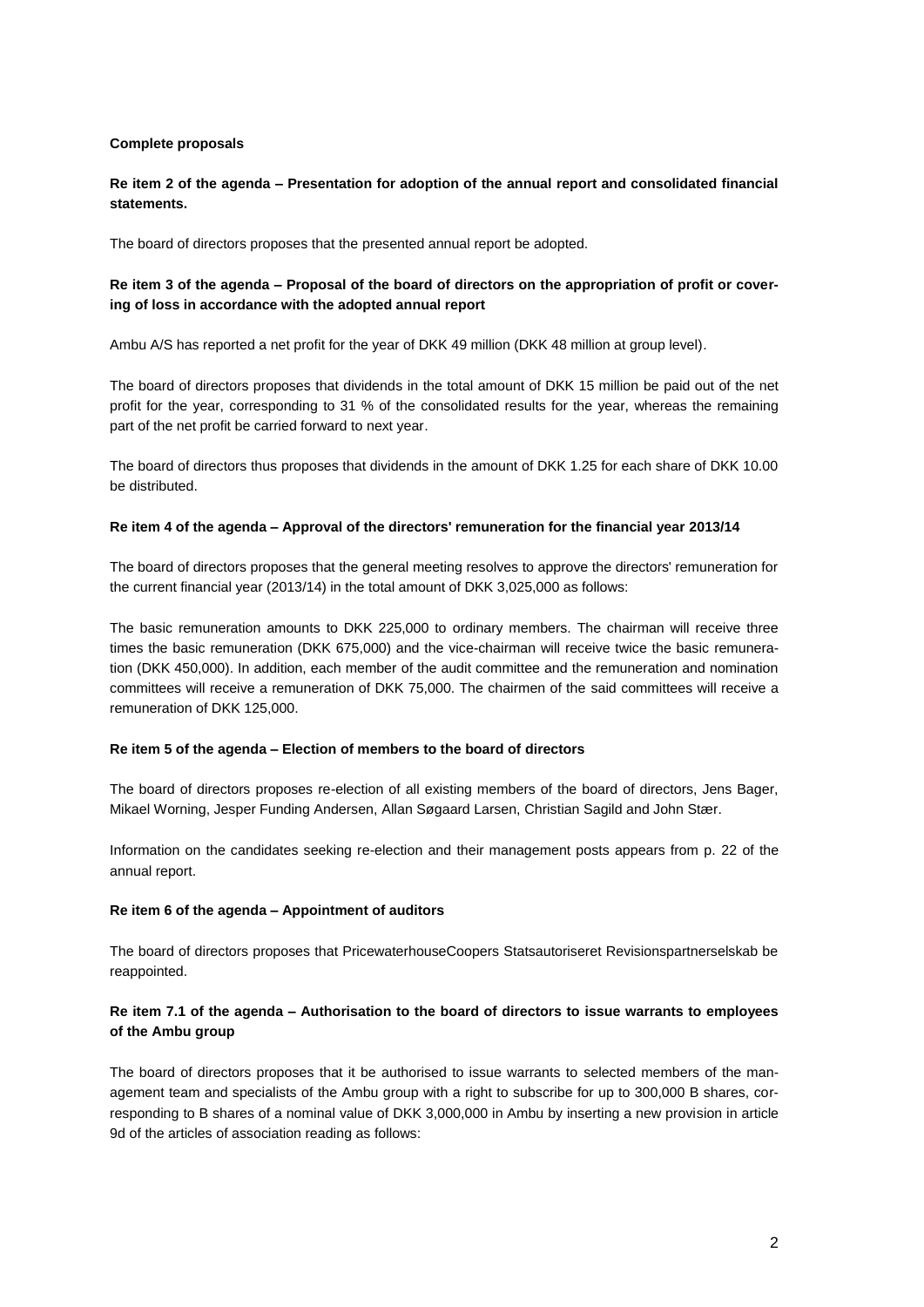"The Board of Directors shall be authorised in the period until 11 December 2018 to issue warrants in one or more stages to employees of the Ambu group with a right to subscribe for up to a nominal amount of DKK 3,000,000 B shares, corresponding to 300,000 B shares in the Company, without any pre-emption rights for the Company's existing shareholders at a price to be determined by the Board of Directors, always provided, however, that the price may not be lower than the market price on the date of the resolution. The Board of Directors shall at the same time be authorised to effect the resulting capital increase in one or more stages by up to a nominal amount of DKK 3,000,000 without any pre-emption rights for the Company's existing shareholders and to determine the terms of allotment and issuance as well as to fix the subscription period during which the warrants may be exercised.

Moreover, the new B shares shall be subject to the same rules as the existing B shares of the Company. The shares shall be issued in the name of the holder, recorded in the name of the holder in the Company's Register of Shareholders and shall be negotiable instruments. The shares shall be subject to the same rules on pre-emption rights, voting rights and redeemability as the existing B shares. The new B shares shall confer on the shareholder a right to receive dividends and other rights and privileges in the Company as from the date of registration with the Danish Business Authority."

The existing article 9d of the articles of association will become article 9e.

The intention is for the authorisation to be exercised for the purpose of the global incentive programme for the management team and selected specialists of the Ambu group which was announced by the Company in its announcement no. 4 2013-14. On 13 November 2013, the board of directors has in part exercised the existing authorisation under article 9c of the articles of association to issue 100,000 warrants under the said programme. The board of directors proposes that the unexercised part of the existing authorisation under article 9c of the articles of association is not to be exercisable by the board of directors if the proposal to insert a new authorisation in article 9d of the articles of association is adopted.

With the proposed new authorisation in article 9d, the total grant of warrants under the incentive programme will thus amount to 400,000 warrants over a 4-year period.

# **Re item 7.2 of the agenda – Amendment of the articles of association regarding voting by the board of directors**

The board of directors proposes that a new article 18 reading as follows be inserted in the articles of association:

"Resolutions by the Board of Directors shall be passed by a simple majority of votes. In case of equality of votes, the chairman, or in his absence the vice-chairman, shall have a casting vote".

## **Re item 7.3 of the agenda – Authorisation to the board of directors to acquire treasury shares**

The board of directors proposes that it be authorised by the general meeting in accordance with s. 198 of the Danish Companies Act in the period until 11 December 2018 and in one or more stages to acquire treasury shares for a nominal value of up to 10% of the company's share capital and at a price which does not deviate by more than 10% from the most recently quoted market price for the company's B shares.

#### **Adoption requirements**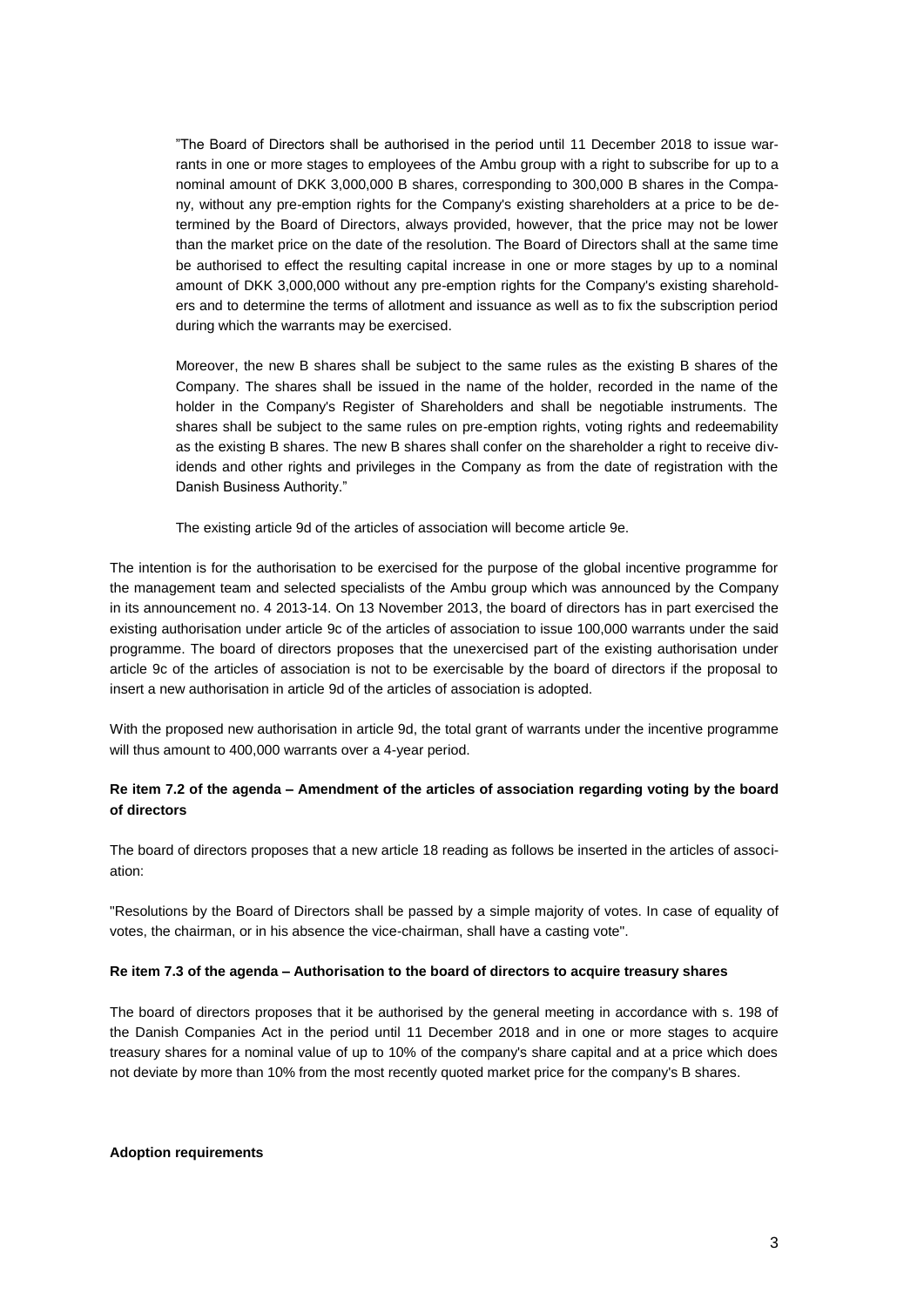Adoption of the proposals made in items 2, 3, 4, 5, 6 and 7.3 is subject to a simple majority of votes, see article 16, first paragraph, of the articles of association and s. 105 of the Danish Companies Act.

Adoption of the proposals made in items 7.1 and 7.2 is subject to at least two-thirds of the votes cast as well as of the voting share capital represented at the general meeting voting in favour of the proposals, see article 16, first paragraph, of the articles of association and s. 106 of the Danish Companies Act.

## **Share capital and voting rights**

On the date of this notice, the nominal share capital of Ambu A/S amounts to DKK 119,080,800 divided into shares of DKK 10 each, of which the A share capital amounts to DKK 17,160,000 divided into 1,716,000 A shares of DKK 10 each and the nominal B share capital amounts to DKK 101,920,800 divided into 10,192,080 B shares of DKK 10 each. Each A share of DKK 10 carries 10 votes (17,160,000 votes in total), whereas each B share of DKK 10 carries one vote (10,192,080 votes in total).

#### **Access to the general meeting**

All shareholders who hold shares in the company as at the date of registration have a right to attend and vote at the general meeting. In order to attend the general meeting, it is a further condition that the shareholder or the proxy, as the case may be, has taken out an admission card for him or herself in due time as described below.

The date of registration is **Thursday, 5 December 2013**.

The shareholding of each individual shareholder on the date of registration is determined on the basis of the number of shares held by that shareholder as registered in the register of shareholders and on any notice of ownership received by the company for the purpose of registration in the register of shareholders, but not yet registered (at the end of the day).

#### **Access card**

Shareholders wishing to attend the general meeting must apply for an **access card no later than Monday, 9 December 2013 at 11.59 pm**.

Access cards may be obtained by electronic registration on [www.ambu.com/gf](http://www.ambu.com/) under "Investor Relations" or on VP Investor Services A/S's website [www.vp.dk/gf](http://www.vp.dk/gf) (remember to state your VP custody account number or CPR/CVR number) or by contacting VP Investor Services A/S, at tel. +45 43 58 88 91. Access cards may also be obtained by completing the enclosed registration form.

Shareholders using the registration form must return this to VP Investor Services A/S, Weidekampsgade 14, P.O. Box 4040, DK-2300 Copenhagen S, by telefax number +45 43588867 or via email to vpinvestor@vp.dk in time for VP Investor Services A/S to be in receipt thereof before expiry of the deadline on **Monday, 9 December 2013 at 11.59 pm**.

#### **Attendance with an adviser**

All shareholders may attend the general meeting together with an adviser provided that they have taken out an admission card for themselves and the accompanying adviser no later than **Monday, 9 December 2013 at 11.59 pm.**

#### **Proxy**

Shareholders who are unable to attend themselves may attend by proxy. Any such proxies must have taken out admission cards.

The proxy form is available on AMBU A/S's website [www.ambu.com/gf](http://www.ambu.com/gf) under "Investor Relations". Shareholders may also submit proxies electronically on Ambu A/S's website [www.ambu.com/gf](http://www.ambu.com/gf) under "Investor